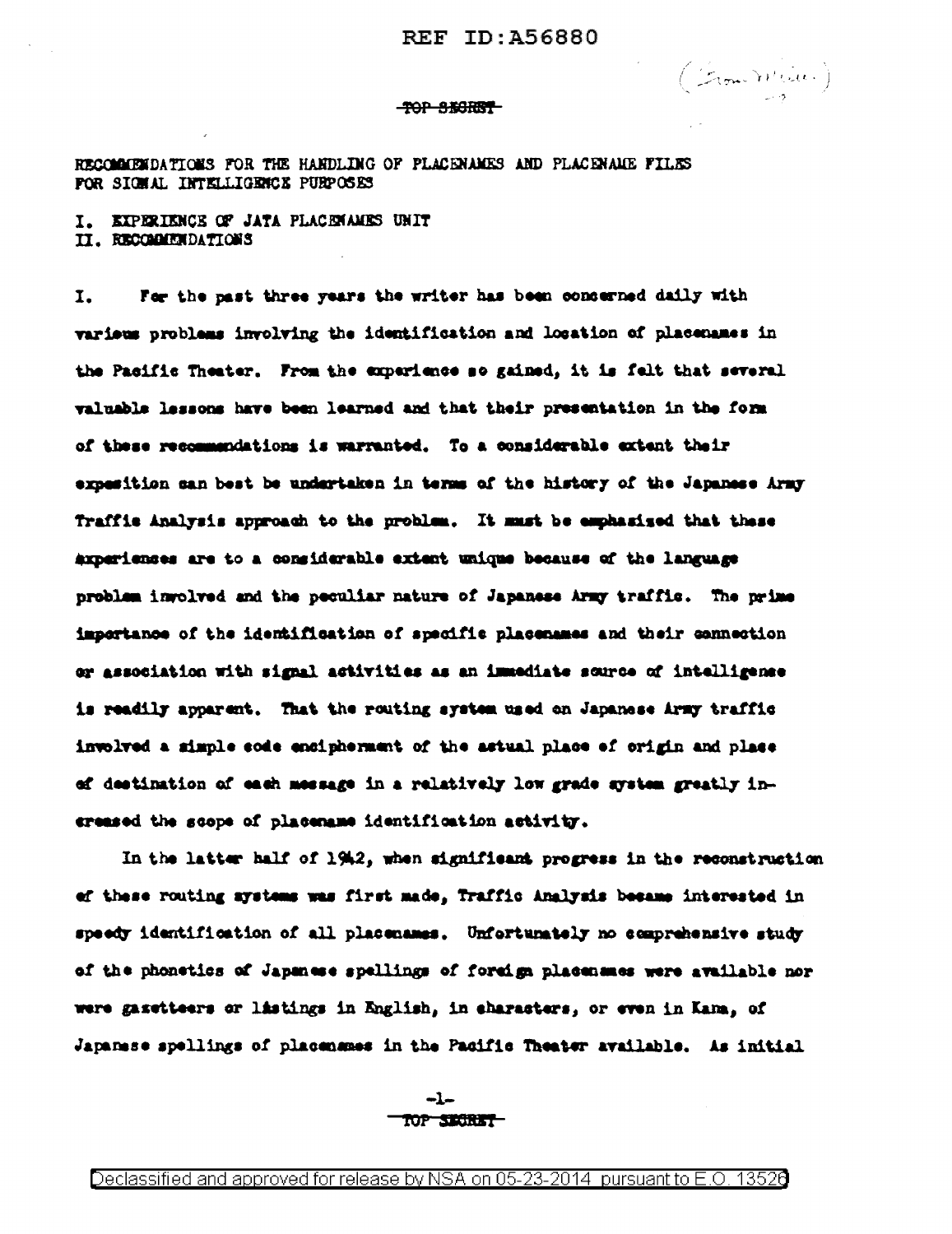### **-TOP SEGRET**

success in the solution of routing systems began to yield a steadily increasing volume of placenames for identification, the exact location of each placename became prerequisite. Such maps as were available at the time and such gasetteers as could be found were consulted and found to be inadequate. (The chief reference works available were commercial World Atlas (Rand MoHally, London Times Gasetteer) and Navy Hydrographic Office "Bilots" for specific areas). As inquiry revealed that neither Army Map Service nor Havy Hydrographic Office expected to issue a general gasetteer of the Pasific Theater in the then near future (sush a gasetteer has not appeared to date) or even soon to make available gazetteers of specific areas within the Theater, Captain Howard Martin and the writer decided to prepare, as a temporary expedient, a gasetteer of the entire area based on whatever maps were available. The "Gasetteer of Pacific Theater Placenames, Circular JE-3" was issued 8th December, 1943. Although this publication had recognized limitations due to the method of preparation, it has attracted widespread and gratifying popularity - over four hundred and fifty copies have been distributed throughout the world. Subsequently the placename unit cellected all gasetteers, maps, placemame listings, et estera which could be found and a considerable file is available in addition to the chief index of placenames by Japanese spelling.

The primary problem fased by Traffic Analysis in connection with processing traffic was identification of the place of origin and destination of messages, the termindical circuits, etc. which sould be determined chiefly from the operators' chatter and routing systems. The problem involved the various means available to the Japanese for writing their language, the phoneties of their

-2-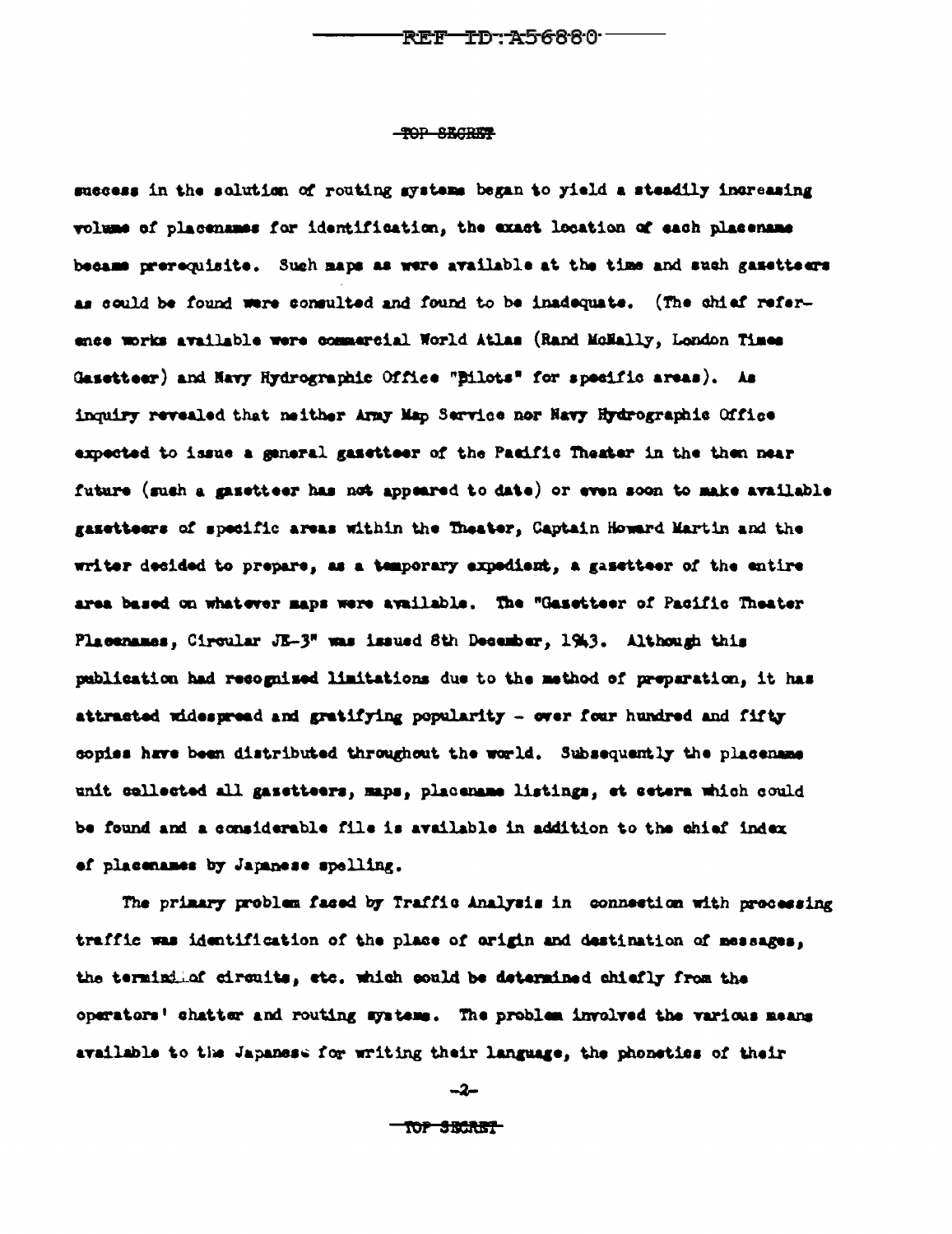## TOP SEGRET

language, plus the native name of the place concerned which would at best be known to us by an English Phonetic approximation of the native sounds. Although various listings of corresponding English and Japanese phonones were available, it was found that placename spellings did not strictly conform to these rules and subsequent experience clearly indicates, in the belief of the writer, that placename identification is a separate problem from that of general translation and should be handled as such.

Knowledge of traffic movement, circuit information, sending and receiving relationships, all gained from handling a considerable volume of messages, assist in the selection of a probably identification. An example of a traffic analysis placename identification and that made by a translator may be seen in the following example: A message from an air unit, carried by Order of Battle in Southern Korea, contained textual reference to the presence of elements of its command at Taiden Airfield. In the message the characters can be read TAI DEN or OU TA. The translator arbitrarily took the reading OUTA and it was published in the bulletin. The routing line of the message carried a number correctly identified as Taiden from circuit evidence available through Traffic finalysis. The difficulty arose from the fact that the same characters, read OUTA, represent an important Central Honshu Airfield, Any number of similar examples can be adduced. A captured map of the Philippines showing radio stations by island was received shortly after the invasion of Leyte. Translator personnel attempted to identify the places with approximate fifty percent success. The writer, simply by consulting available gasetteers and comparing the captured map to a standard U.S. map of similar scale, identified better than ninety-five percent of the names in

-3-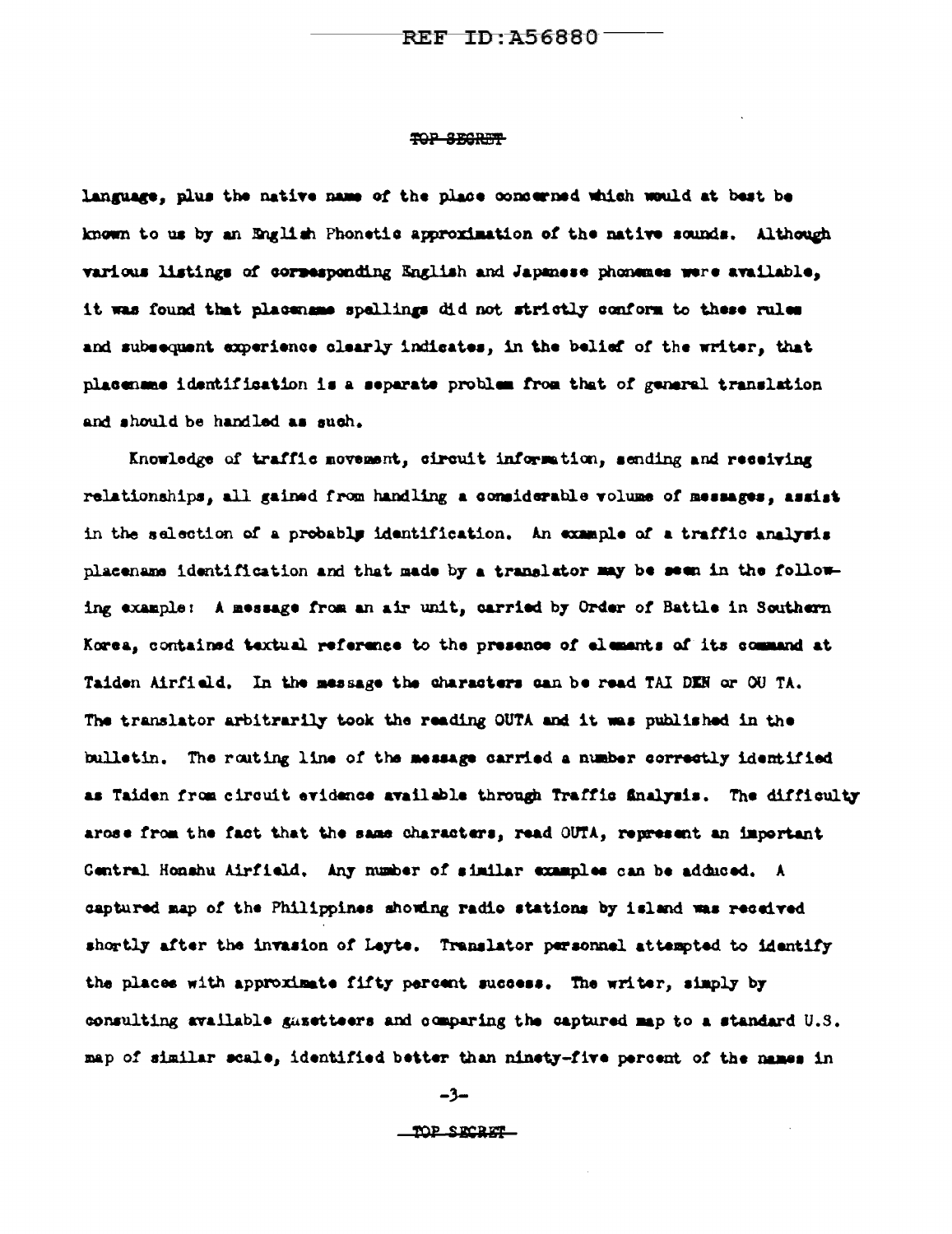

## TOP SECRET

Japanese spelling with the actual place and furnished the coordinates. The translator's version had done little more than convert the kana script to Hepborn romaji.

As experience was acquired from the daily increasing number of spellers, the volume of identifications steadily increased and a considerable file was built up. By February, 1943 it was possible to publish a listing of identified speller combinations derived from the Oak and Pine DD Syllabaries which ran to some twenty-odd pages. By November, 1943, Circular JE-2 "Pacific Theater Placenames (Kang)" was issued, followed in July, 1944 by JE-4. 78 pages, with a 32 page supplement in January, 1945, and JE-5 of 202 pages in August of this year. A final historical listing of all placemane identifications and materials is being prepared and will be incorporated in the I and L Geographic Pile.

In addition to the regular listings of identifications made in the above gazetteers, various other publications were made. In the first menths of 1943' a special listing was prepared for B-2 Branch through the assistance of IBM. This was a syllable sort, on all ayllables, of all plassmanes in kana spelling then available. Various listings of kana spellings of airfields, placemanes occurring as assigned DD numbers (places assigned a single code number in any code system), liste of geographical terms in Asiatis dialects, equations of kana and Chinese readings of characters, etc. were also prepared.

Considerable difficulty was encountered from the start in making Availant Cations. Such rules for the phonetics of Japanese vis a vis English words were inadequate. As the material invelved was placenames, for which a native pronunciation as interpreted in English, or Dutch, or French, er Chinese,

صيلت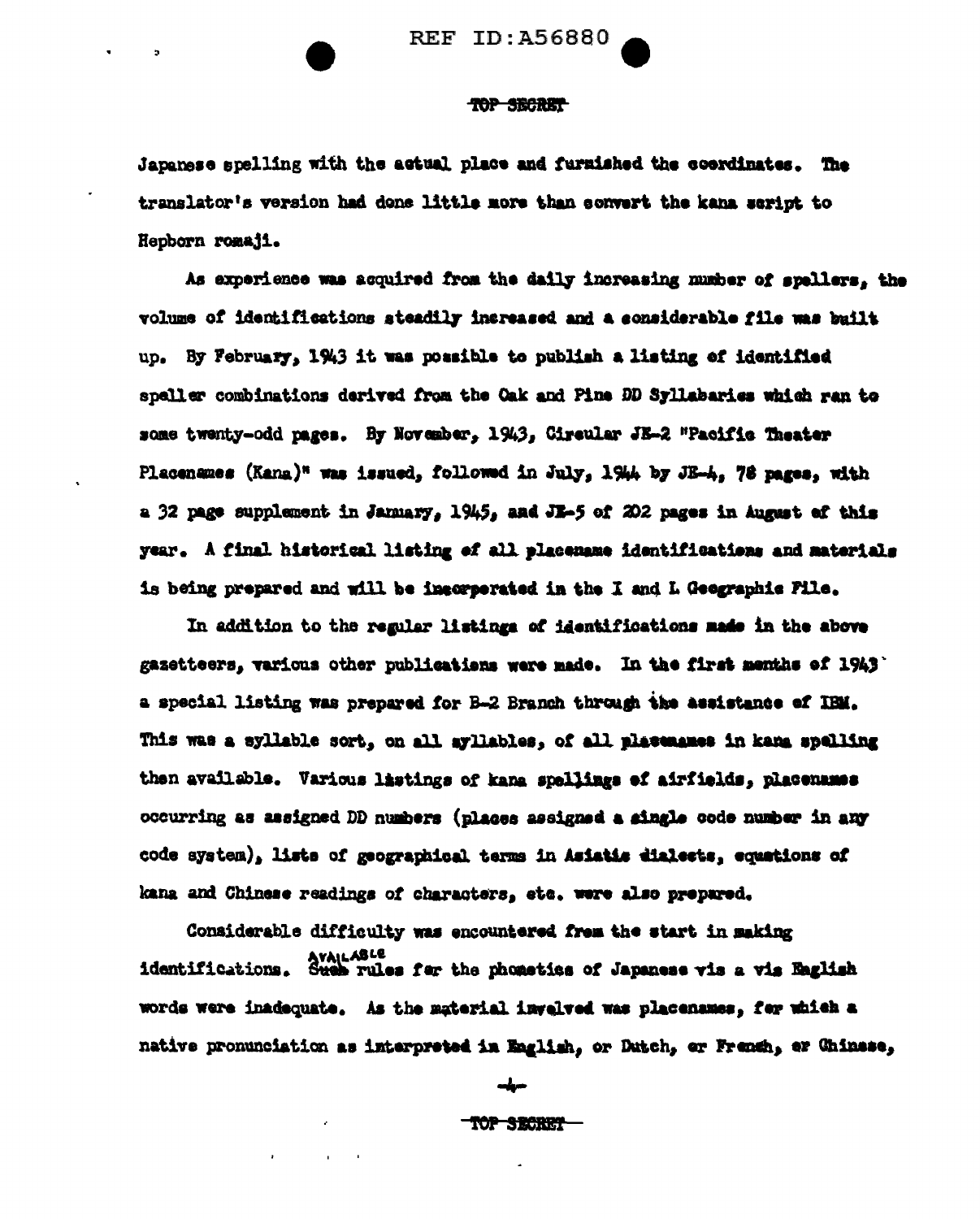### TOP STORET

had to be traced from the Japanese phonetic speller before the English equivalent could be determined, it became necessary to develop from experience our own rules and procedures. Often considerable variation for the same name would be found. apparently at the discretion (er, as it seemed, idiosyncracy) of the individual Japanese operator writing the name. As the average Jap was often ignorant of the linguistic problem involved such discrepancies were considerable. Happily excellent cooperation between all centers working on the Japanese army problem has always existed and views and identifications were readily exchanged. Fortunately, too, circuit evidence made possible a limitation of the area in which any given identification could be sought. Besides the problem of native phonetics concerned in Southwest Asia and Indies Area identifications, Chinese, Manchurian and Korean placenames, being based in the Japanese reading (either GM or KUN) of the character also presented censiderable problem. Excellent relations were steadily maintained with B-1 Branch and I and L. Both Lt. Bell and Captain Hotson have been most kind in assisting in correlating information available to all. Similar exchange of information with both Special Branch of MIS and with Lt. Larson of NCA have also assisted in identifications. At the beginning of 1944 the problem of Chinese characters and their identification became so great that a specialist was obtained for working with this material and given charge of placemene identifications in general for Traffic Analysis. This specialist, Mr. Weatley Eliss, has made an important contribution to the progress in placemame identifications and has been responsible for the identifications published since that time. In January, 1944 the writer was appeinted to the SSA Committee on Japanese Spelling by Col. Brown (of E Branch) and Col. Cooke. The chief problem of this Committee which concerned him was that of the

مزّد

**-ROP SECRET-**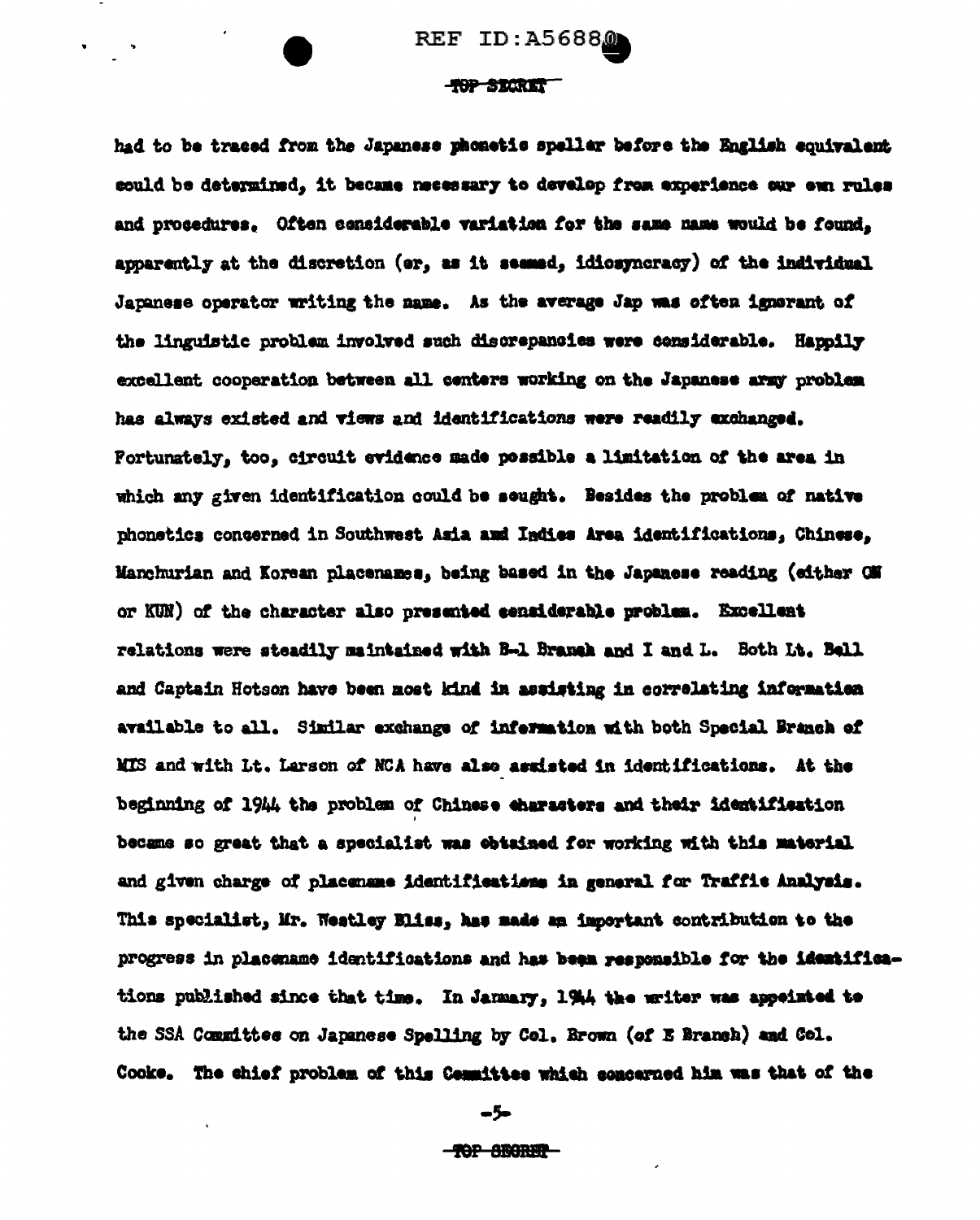# TOP SEGRET

Spelling of Japanese words in English and the standardization of placemane spellings for identified spellers. The practice of indicating untranslated kana in bulletins by underlining was adopted from the previews use of this method by Traffic Analysis for placename spallers. A War Department directive required that the Hepburn system for Romanized Japanese be used. All concerned agreed that there were several disadvantages to this system but it was impessible to alter it. However, Nihonzeki could be used for technical purposes and the transcription to Hepburn made only for publication. Standard spellings for map names also created a considerable problem and agreement was reach for coordinating the form used in SSA publications. The 2nd Japanese Army Problem Conference recommended that all centers conform to the principles prepesed and their acceptance was secured. Assarding to the agreement reached here, this center acted as coordinating agency on placename spellings. By agreement reached at this time. "U" rather than "OE" and "Y" rather than "J" was to be used in spelling Indonesian names. Subsequently the spelling of Chinese names became an ingreased problem. The Army Map Service spellings, employing the modified Wade Giles System, was standard for all official publications but it was found, as had been the case with Indonesian names (where the Army Map Service spellings again did not exactly correspond to these used by Traffis Analysis and MIS) that the spelling called for by the Army Map Service often differed considerably with names already well established and familiar in every day use in our publications. After considerable discussion, it was agreed to continue already established placename spellings where change in the name to conform to AMS form would have seriously diarupted files and recerds. This agreement, concurred in

-6-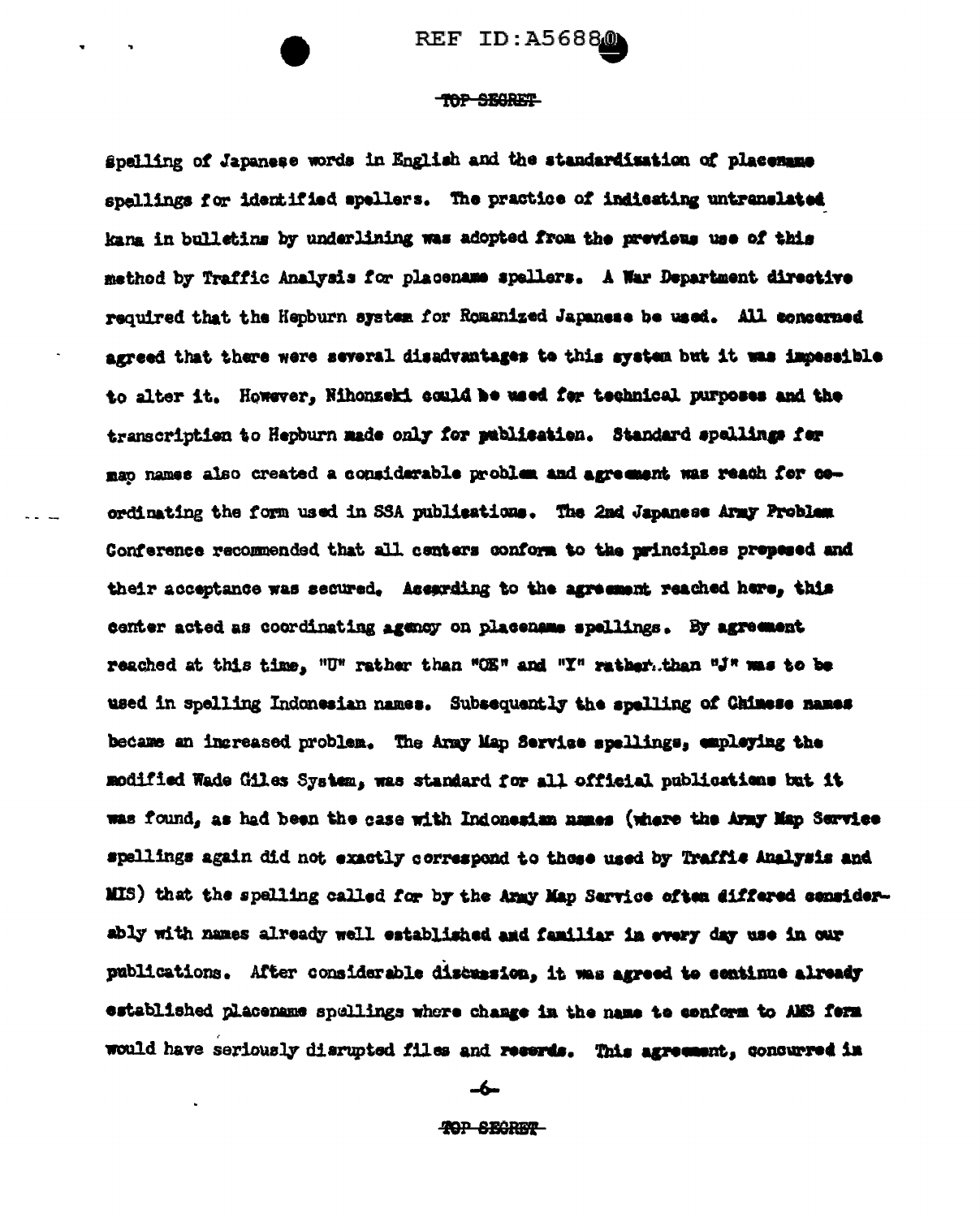#### TOP SECRET

by MIS, B-1 and B-2, was actually a reiteration of the decidion of the 2nd Jap Army Conference. It should be pointed out that Lt. Larson of NCA encountered exactly similar difficulties in the use of Hephurn and in divergences with Army Map Service placemane spellings.

It is readily apparent that considerable collateral material in the form of gazetteers, hydrographic office "Pilots", maps, both English and character in varying scale, captured documents with placemans information, and similar sources of reference was prerequisite. The various centers were most ecoperative in exchanging copies of such material; NEC, in particular, was nost helpful.

Careful record should be kept of the level of any placename identification as to the seuree from which it was made. Thus "Thush", "Secret" and "Ultra" placename identifications, while they should be kept together in one general file, should be distinguished. An example of the serviceability of such record is seen in the case of Api, the name used by the Japanese for Jesselton, Borneo. Equation of Api with Jesselton was made at any early time by Traffic Amalysis. At the time of the planned allied invasion of North Bernse, Special Branch inquired if it were possible to "de-elassify" Api to a "Confidential" level in order that the theater could be supplied with information about Api which was necessary in attacking Jesselton. Fartunately our records could oite a captured map, supplied by WEC, on which this equation would be made at the required "Confidential" level.

Somewhat similar problems in identification and record-keeping were found with such places as Shimen, speller SEKIMON, which actually was the same as Shihchiachiang, speller SEXIKASO. SEXIMON-Shihman was the speller commonly

-7-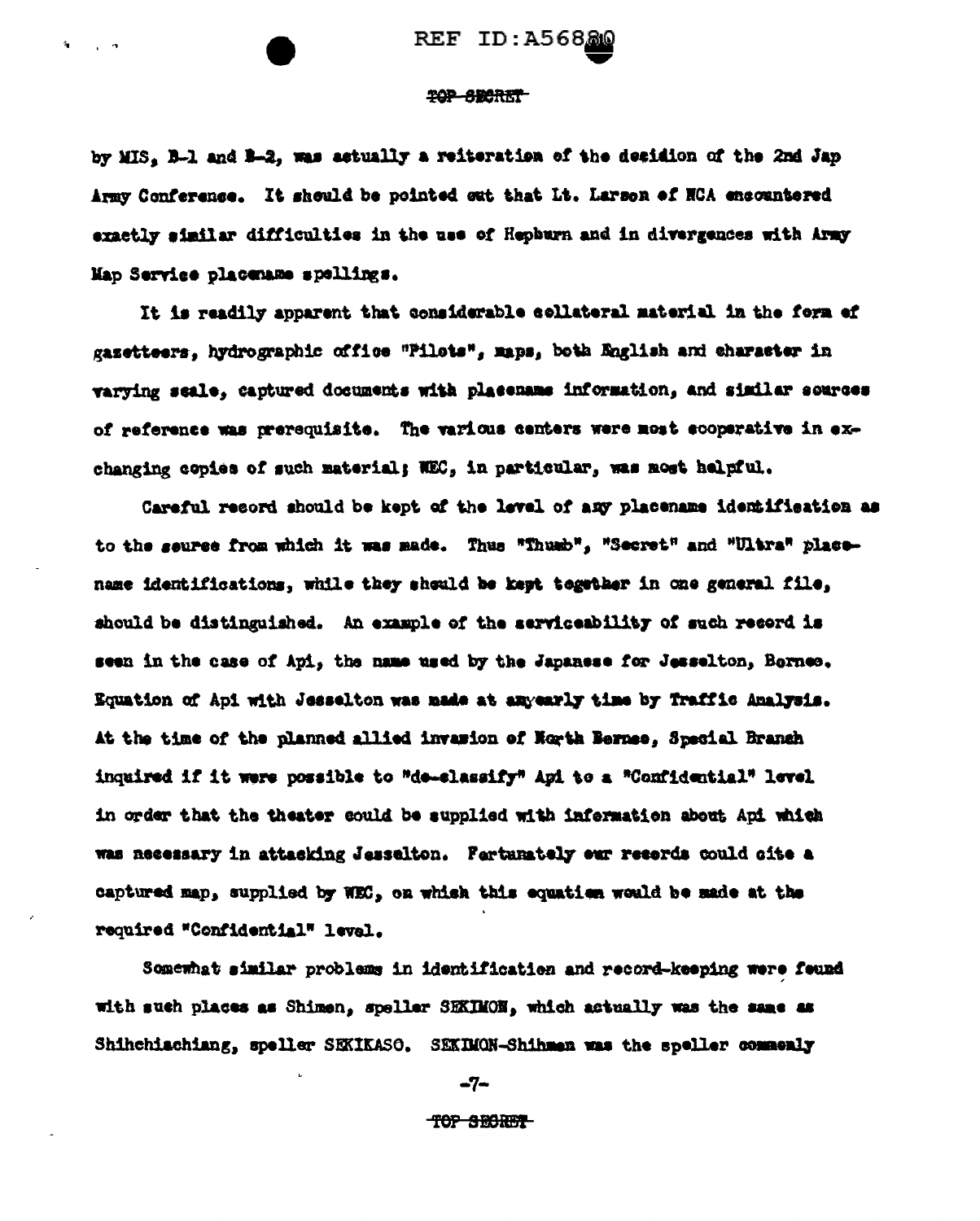ŧ

 $\mathbf{v} = \mathbf{v}$  ,  $\mathbf{v} = \mathbf{v}$ 

### TOP SECRET

appearing in traffic, with the assistance of Lt. Col. Reischauer, this place was equated with Shihchiachiang, and the latter form was that used by everyone except the Japanese. Similarly, the speller TOUZAN or TOUSAN was used for Tangshan, normal speller TANZAN, as TOUSAN was the expected speller for Tangshan, an entirely different place from Tanshan, considerable difficulty was encountered in keeping the reserds straight. All of these identifications, however, could be aupported by Traffic Analysis evidence and thus were facilitated.

 $II.$ Although the experience gained as detailed above was to a considerable extent unique through the nature of the Japaness Army problem, both as to scope, type of routing system used on traffic (from which the preponderance of identifications were drawn), and linguistic problem, certain techniques and principles are noteable. The advantage of a central repository of all placenaes information is self-evident. (Such a Central File has existed in I and L Branch but to a considerable extent only as a recording unit). It is thought by the writer that the Geographic Section of I and L Branch should have the sole responsibility for identifying all placemanes. Placemane identifications, as made in this unit, are based on the following factors: linguistie, (equating the spelling found with the ascepted English map spelling -- note that for any given name, any number of spellings are possible and should be cross-referenced by occurrence to the English standard, as Japanese, Ruasian, French, Chinese), geographic, (knowledge of the general importance of a place, its location, geographic and economic importance), traffic, (routings associated with a

-8-